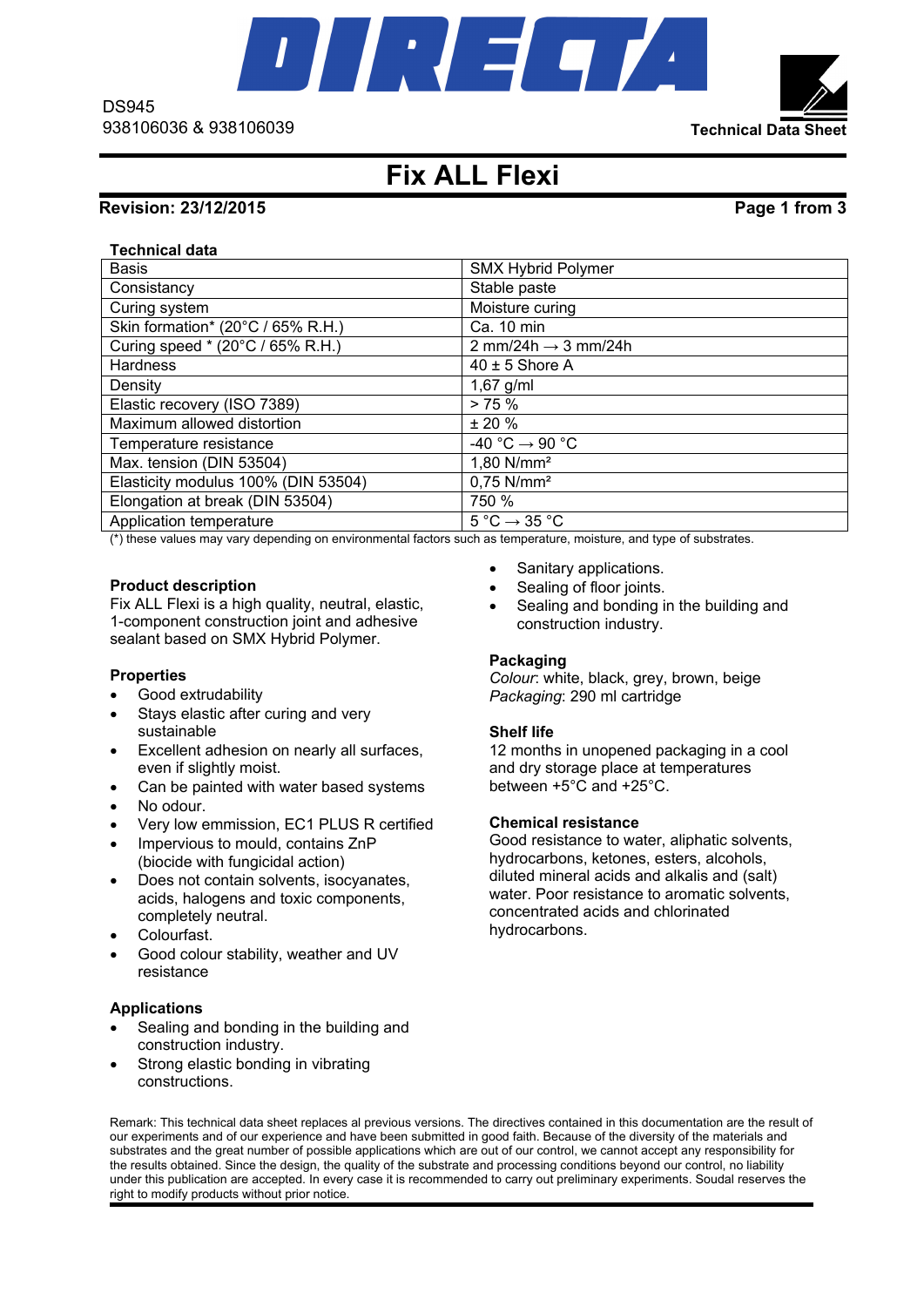

# **Fix ALL Flexi**

## **Revision: 23/12/2015 Page 2 from 3**

#### **Substrates**

*Substrates*: all usual building substrates, natural stone, treated wood, PVC, plastics *Nature*: clean, dry, free of dust and grease. *Surface preparation*: Porous surfaces in water loaded applications should be primed with Primer 150. All smooth surfaces can be treated with Surface Activator. The surfaces should be degreased before bonding them together. We recommend a preliminary adhesion test on every surface. Fix ALL Flexi has an excellent adhesion on most common substrates: all usual building substrates, natural stone, treated wood, PVC, plastics. Fix ALL Flexi has been tested on the following metal surfaces: steel, AlMgSi1, brass, electrolytic galvanised steel, AlCuMg1, flame galvanised steel, AlMg3 and steel ST1403. Fix ALL Flexi also has a good adhesion on plastics: polystyrene, polycarbonate (Makrolon®), PVC, ABS, polyamide, PMMA, fiberglass reinforced epoxy, polyester. While producing plastics very often releasing agents, processing aids and other protective agents (like protection foil) are used. These should be removed prior to bonding. For optimum adhesion the use of Surface Activator is recommended. NOTICE: bonding plastics like PMMA (e.g. Plexi® glass), polycarbonate (e.g. Makrolon® or Lexan®) in stress loaded applications can give rise to stress cracking and crazing in these substrates. The use of Fix ALL Flexi is not recommended in these applications. There is no adhesion on PE, PP, PTFE (Teflon®) and bituminous substrates. We recommend a preliminary compatibility test.

#### **Joint dimensions**

*Min. width for bonding*: 2 mm *Min. width for joints*: 5 mm *Max. width for bonding*: 10 mm *Max. width for joints*: 30 mm *Min. depth for joints*: 5 mm Recommendation sealing jobs: joint width = 2 x joint depth.

#### **Application method**

*Application method*: With manual- or pneumatic caulking gun. *Cleaning*: With Fix ALL Cleaner immediately after use. *Finishing*: With a soapy solution or Soudal

Finishing Solution before skinning. *Repair*: With the same material

#### **Health- and Safety Recommendations**

Take the usual labour hygiene into account. Consult label for more information.

#### **Remarks**

- Fix ALL Flexi may be overpainted with water based paints, however due to the large number of paints and varnishes available we strongly suggest a compatibility test before application.
- The drying time of alkyd resin based paints may increase.
- Fix ALL Flexi can be applied to a wide variety of substrates. Due to the fact that specific substrates such as plastics, like polycarbonate, etc, may differ from manufacturer to manufacturer, we recommend preliminary compatibilty test.
- Fix ALL Flexi can not be used as a glazing sealant.
- Not suitable for bonding aquariums.
- Fix ALL Flexi can be used for adhering of and sealing on natural stone.
- When applying, make sure not to spill any sealant on the surface of materials.
- The sanitary formula should not replace regular cleaning of the joint. Excessive contamination, deposits or soap remainigs will stimulate the development of fungi.
- A total absence of UV can cause a color change of the sealant.

#### **Standards**

 Tested according to ISO 16938-1 (Testing for staining on natural stone by sealants).

Remark: This technical data sheet replaces al previous versions. The directives contained in this documentation are the result of our experiments and of our experience and have been submitted in good faith. Because of the diversity of the materials and substrates and the great number of possible applications which are out of our control, we cannot accept any responsibility for the results obtained. Since the design, the quality of the substrate and processing conditions beyond our control, no liability under this publication are accepted. In every case it is recommended to carry out preliminary experiments. Soudal reserves the right to modify products without prior notice.